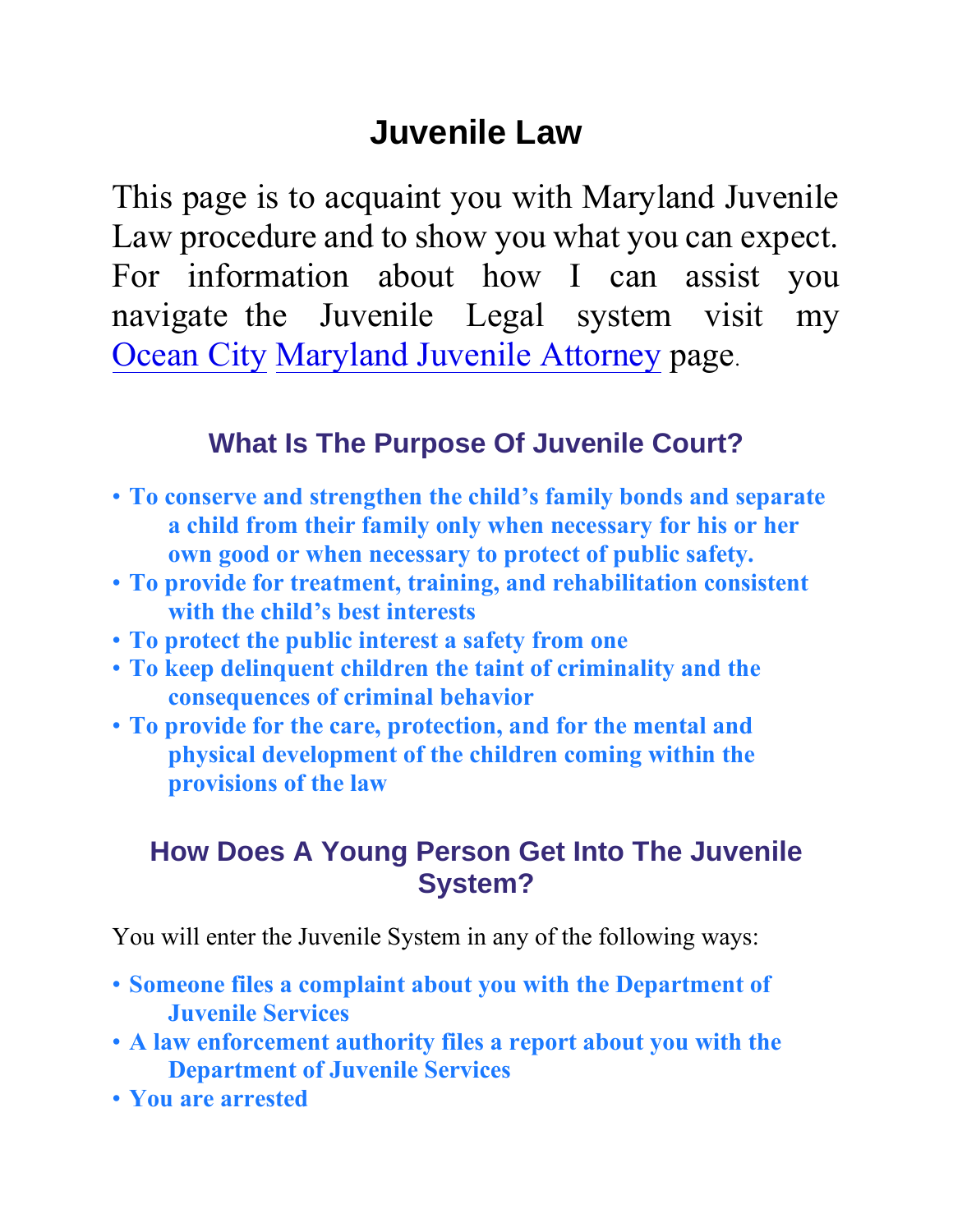## **What Should I do If I'm Caught Doing Something Illegal?**

Ask for an attorney and for your parents. You do not have to say anything to police authorities without an attorney or your parents present.

#### **You have a constitution right to remain silent. Be respectful but, EXERCISE THAT RIGHT!**

## **What Happens If I Am Arrested?**

- **You have the same rights as adults – the right to remain silent and the right to an attorney. These are guarantees to you under the 5th and 6th Amendment to the United States Constitution**
- **Your parents or guardian are notified immediately**
- **The Juvenile Court or Juvenile Services then decides whether you are released to your parents or to a juvenile detention facility run by the Department of Juvenile Services**
- **If you are not released to your parents, you are usually sent to the detention facility**
- **A hearing is scheduled the following day to figure out if there is "probable cause" to believe that you committed the crime; if there is enough evidence to believe you may have committed the crime, you could be held until the trial (adjudicatory or merits hearing)**

### **Who Decides Whether I Will Be Released To My Parents Or Whether I Will Have To Stay In The Detention Facility?**

A judge makes this decision. The judge listens to what law enforcement officers are recommending, and the judge also considers: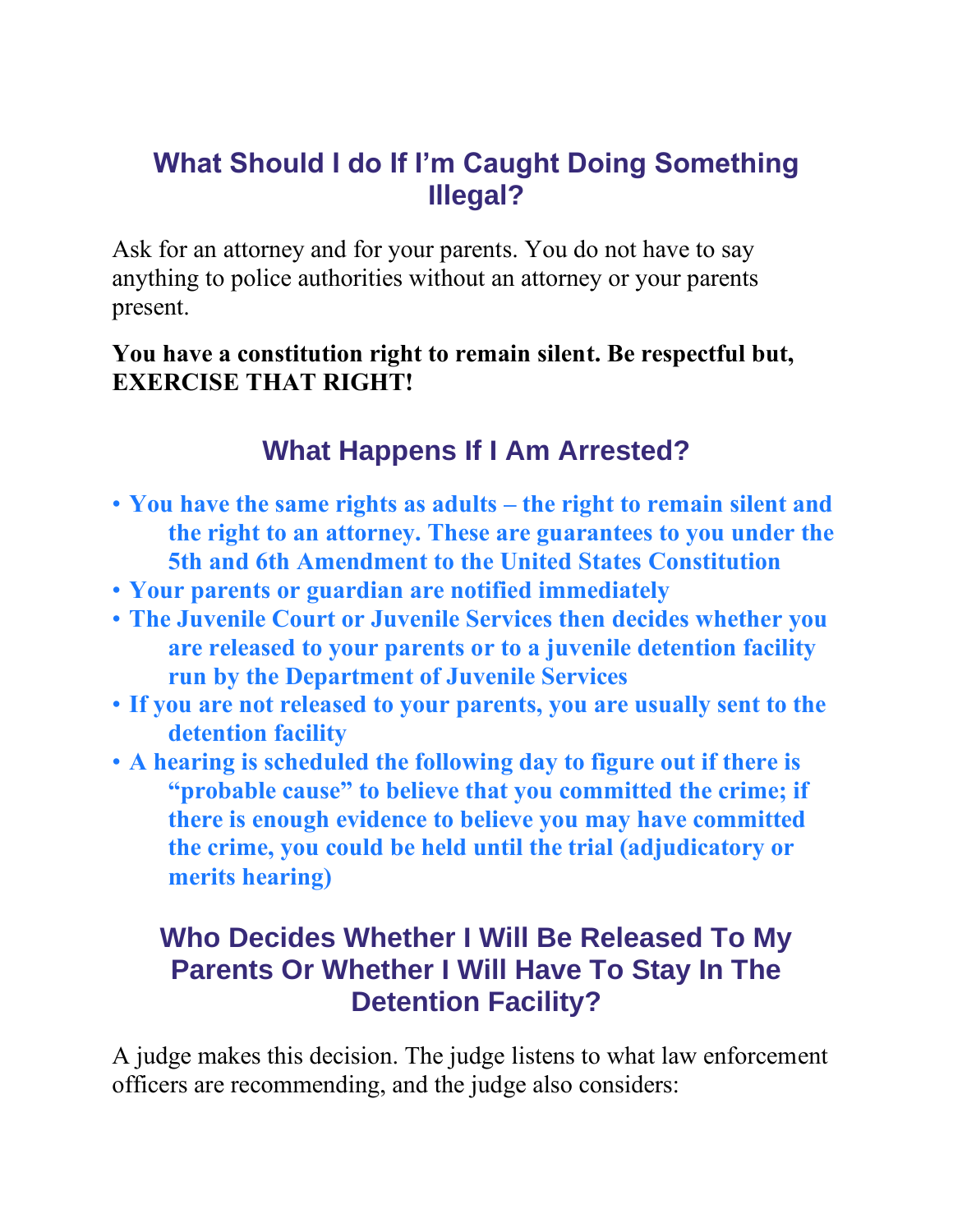- **How serious was the crime?**
- **Was anyone hurt or injured**
- **Your past record; If any**
- **Whether you are a danger to anyone or yourself**
- **How cooperative you have been**
- **How hard it was to arrest you**
- **How cooperative have your parents been**
- **Whether your parents are willing to take you home**

## **What Happens If My Case Is A "Delinquency" Case?**

Delinquency cases are also called criminal behavior, criminal wrongdoing, or law-breaking cases. The state's attorney will get involved in your case.

- **First you will have an adjudicatory hearing (also called a merits hearing)**
- **After the adjudicatory hearing, you will have a disposition hearing. This is also known as a sentencing hearing. At the disposition hearing, the judge or master will decide if you are guilty.**
- **If you are found involved (guilty), the judge will decide whether you need supervision, treatment, or rehabilitation. The judge can also decide whether you should be committed to a juvenile detention facility or be placed on probation.**

## **Will I Be Treated As An Adult? Will Adult Rules & Punishments Be Used In My Case?**

The answer is- it depends?

Usually your case will be heard in Circuit Court setting as a juvenile, unless you commit a very serious crime. If you have committed a serious crime, the regular Criminal Adult Court will hear your case and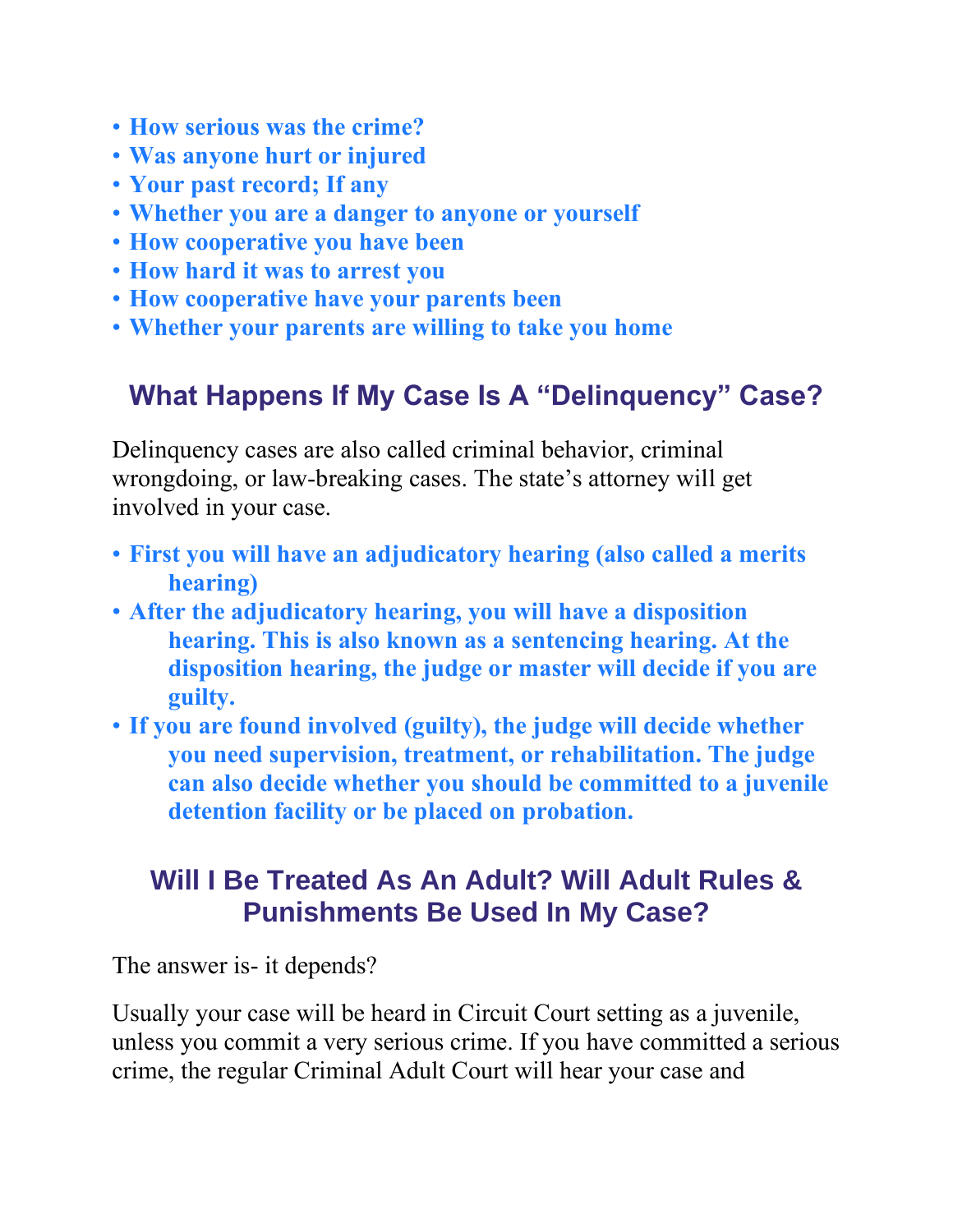determine whether you go to jail or what punishment you should receive.

Note: If your case falls into any of the following categories, it may be handled in adult criminal court:

- 1. If you are at least 16 years old at the time of the offense, and you are charged with any of the following offenses:
- **First degree assault**
- **Carjacking**
- **Second degree murder (or attempt)**
- **Robbery with a deadly weapon**
- **Second degree rape or sex offense (or attempt)**
- **Third degree sex offense**
- **Robbery with a deadly weapon (or attempt)**
- **Kidnapping**
- 2. If you are at least 14 years or older at the time of the offense, and you are charged with committing a crime punishable by death or life imprisonment:
- **First degree murder or attempted first degree murder**
- **First degree rape or attempted first degree rape**
- **First degree sex offense or attempted first degree sex offense**
- 3. If you are at least 16 years or older and you are charged with possession, transportation, or use of a handgun (including any and all crimes arising out of the same incident.)
- 4. "Waiver": You could also end up in adult criminal court by a process known as "waiver." There are two types of waiver: "waiver up" and "waiver down."
- **Waiver Up: If you have reached the age of 15, the juvenile court may send the case to adult criminal court where adult criminal penalties apply.**
- **Waiver Down (also known as reverse waiver): If you are automatically charged as an adult, you have the right to ask the adult court to send the case to juvenile court. If you are 16 or 17 years old and charged with murder, you are not eligible for waiver down.**